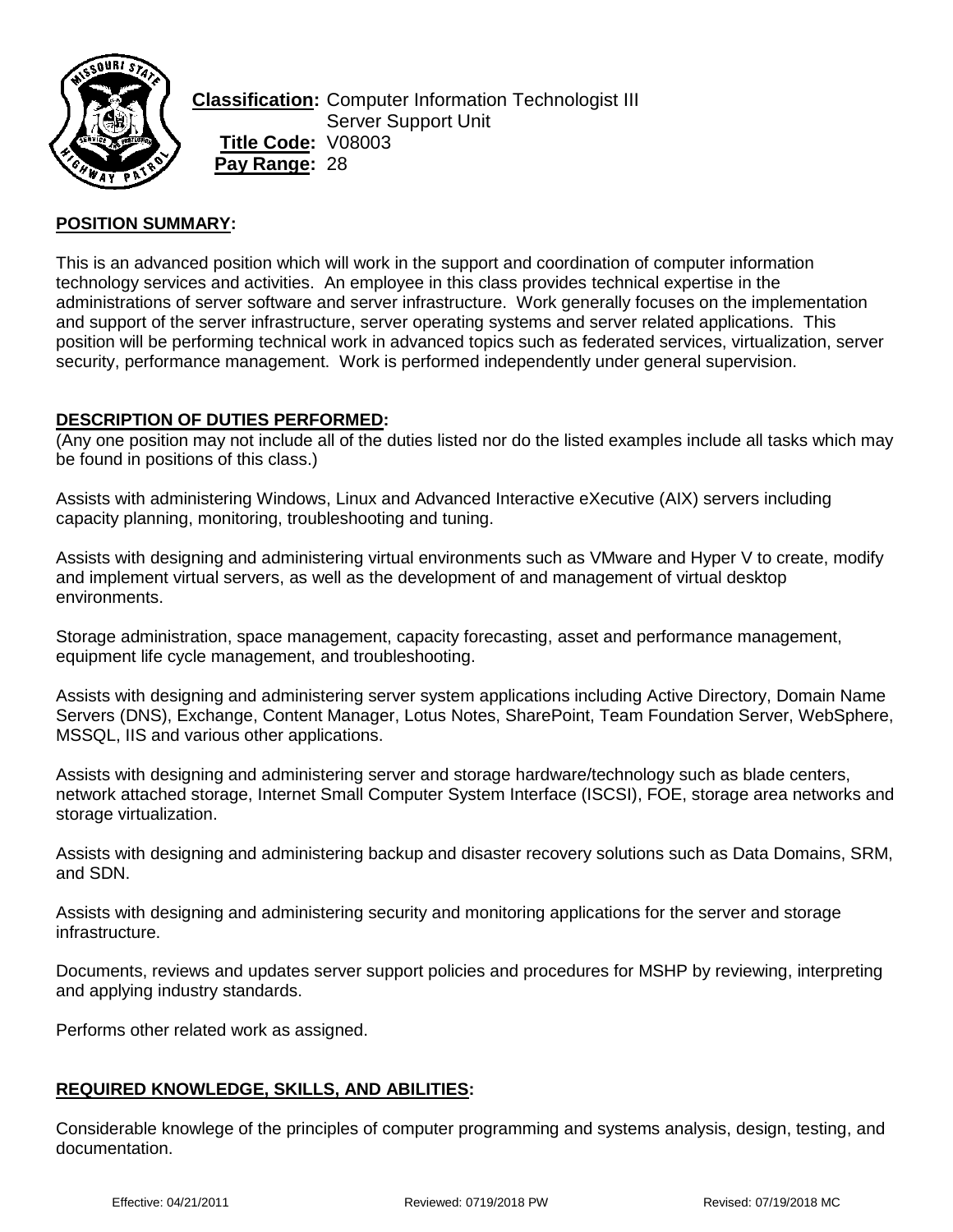# **Classification:** Computer Information Technologist III Server Support Unit **Title Code:** V08003 **Pay Range:** 28 **Page 20 Page 20 Page 20 Page 20 Page 20 Page 20 Page 20 Page 20 Page 20 Page 20 Page 20 Page 20 Page 20 Page 20 Page 20 Page 20 Page 20 Page 20 Page 20 Page 20 Page 20 Page 20 Page 20 Page 20 Page 20 Page**

Considerable knowlege of the general operating principles and capabilities of computer hardware and software.

Considerable knowlege of or ability to learn the Criminal Justice Information Services (CJIS) Security Policy.

Considerable knowlege of or ability to learn the MULES system as it relates to the technical connectivity and CJIS requirements.

Considerable knowlege of software reference libraries and related utility programs.

Considerable knowlege of computer security systems and procedures.

Considerable knowlege of computer networking and telecommunications.

Considerable knowlege of computer operating systems.

Working knowledge of database management systems.

Working knowledge of or ability to learn the agency's automated information systems.

Working knowledge of or ability to learn the agency's functions and their interrelationships.

Working knowledge of the principles of cost benefit analysis.

Working knowledge of the principles of project management.

Working knowledge of the principles of disaster recovery.

Working knowledge of the procurement process.

Working knowledge of continuing trends and developments in computer hardware and software.

Working knowledge of various computer platforms.

Working knowledge of the information strategic planning process.

Working knowledge of the systems management process.

Working knowledge of the principals of information system audits and security testing.

Possess good organizational skills.

Possess research and analysis skills.

Ability to learn to utilize project management tools.

Ability to learn to prepare and interpret server-related documentation.

Ability to learn to prepare and maintain standards, policies, procedures, guidelines and technical manuals.

Ability to learn to troubleshoot and resolve hardware and/or software problems.